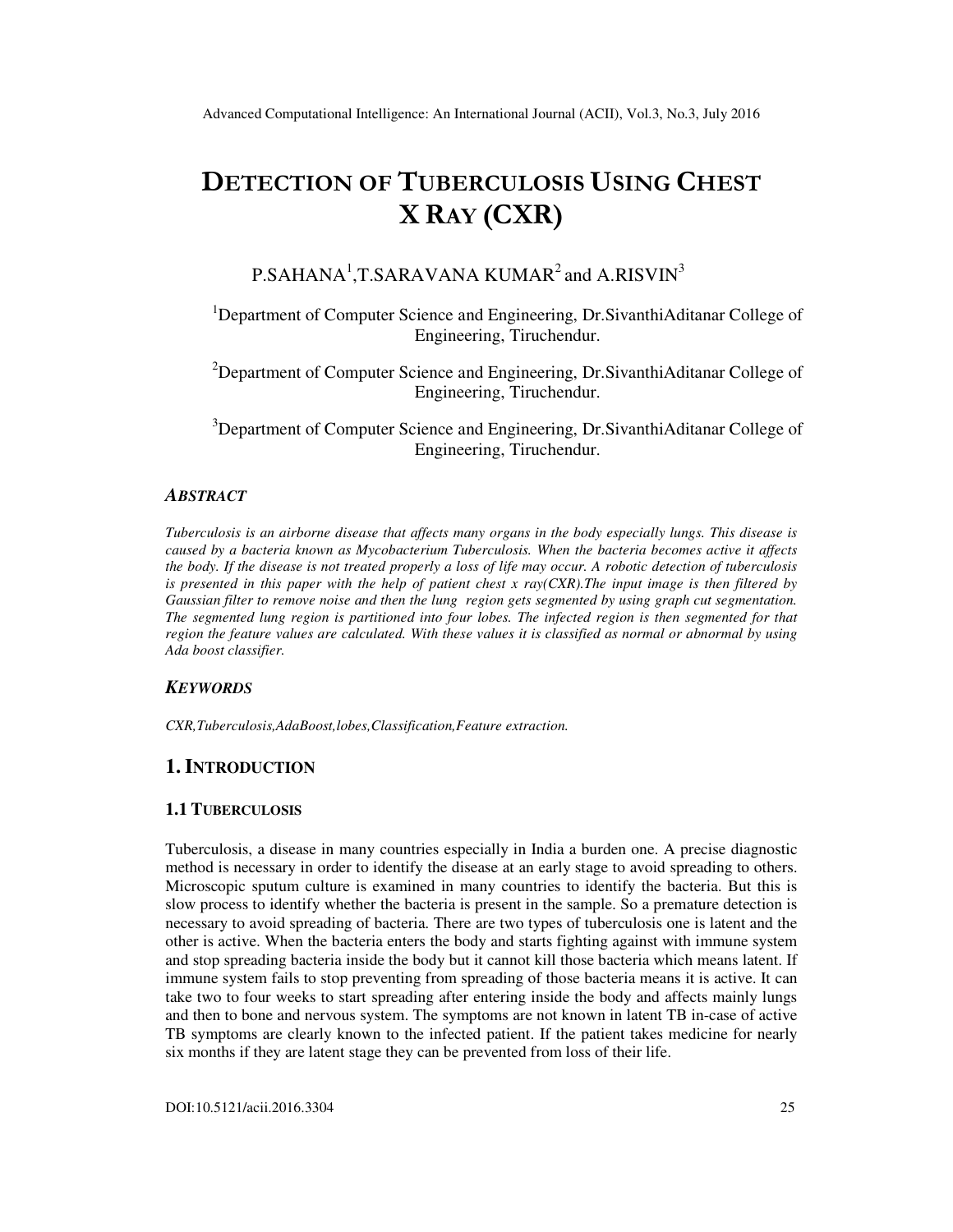

Figure 1: Chart that represent the Tuberculosis disease in world wide

Therefore it is necessary to eradicate the disease. For that spreading of the disease should be reduced. In order to avoid spreading it is essential to identify the presence of Tuberculosis disease in latent stage itself. Once the presence of disease is identified then proper medicine could save their life.

# **1.2 RELATED WORK**

In order to detect Tuberculosis many research work is going on. But detecting tuberculosis with CXR is difficult because of the suppression of rib bones. Different techniques are used to segment the lung region by using combined lung masks, multiclass regulation parameters. Claviclesegmentation can be employed to remove clavicles from CXR images. So that identification of TB is easier. For the past 10 years there are many papers are published in CAD systems with CXR as input images. The developed CAD systems are successful for detecting cancer. With CXR images segmentation of lung region is difficult task due to the suppression of the clavicles. With many CXR images the regions are extracted with lung models. Segmentation masks are used for segmenting the lung regions. Average of three different masks is used. But combining the lung masks is a difficult task. With shape and texture the lung regions are segmented as normal and abnormal. Lung region gets segmented robustly with two stages one as by using average lung shape model and the other is done with lung boundary detection. Multiclass regulation parameters learning are used for graph cut image segmentation.

# **2. METHOD**

## **2.1 OVERALL ARCHITECTURE**

The diagram presents the implementation methods for preprocessing, segmentation, partitioning, lesion extraction and then feature extraction and classification by using Ada boost which results the image as abnormal and also it indicates the infected region is present in which lobe too.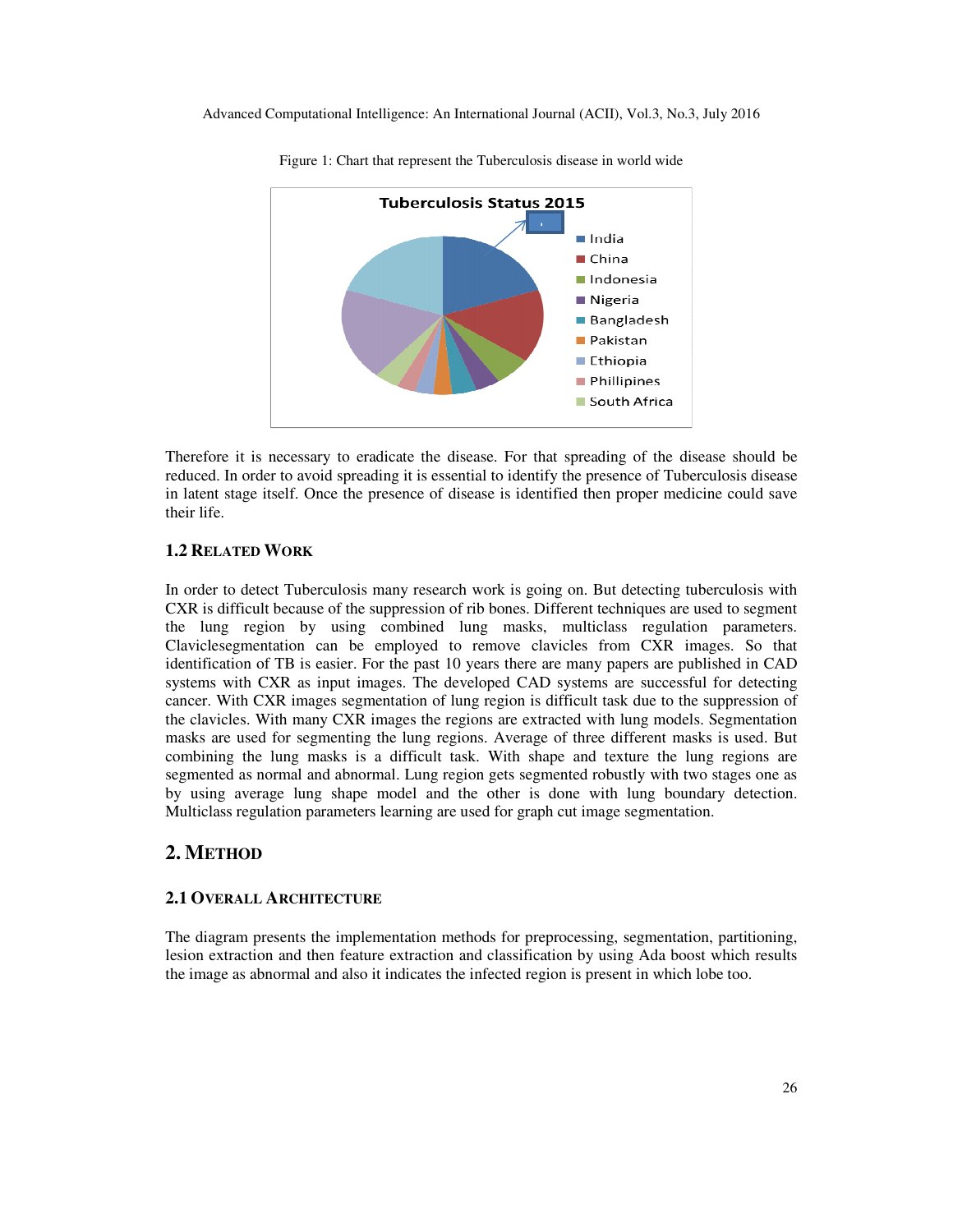

Figure2: shows the architecture of the system processing at each steps

# **2.2 ALGORITHM**

1)The input for diagnosing tuberculosis is Chest X Ray(CXR) images.

2)Noise may present in the images so preprocessing is necessary to remove noises. Filtering is the preprocessing step which removes noise from the image. Gaussian filter, a filter used here.

3)Graph cut algorithm is used for segmenting the lungs from CXR images.

4)Then the segmented lungs are partition into upper, middle, lower and center parts.

5)Focal lesion is an infected area of tuberculosis mostly occur in the upper lobe of CXR images and it is detected

6)For that lesion feature values are calculated. Various features are skew, kurtosis, standard deviation.

7)Ada boost classifier is used to classify the image whether it is normal or abnormal. If it is abnormal then the abnormal lobe is specified.

# **2.3 GAUSSIAN FILTERING**

Gaussian filter blur the image and then remove the noise from it. It is used in numerous research areas. The Gaussian filter works by using the 2D distribution as a point-spread function.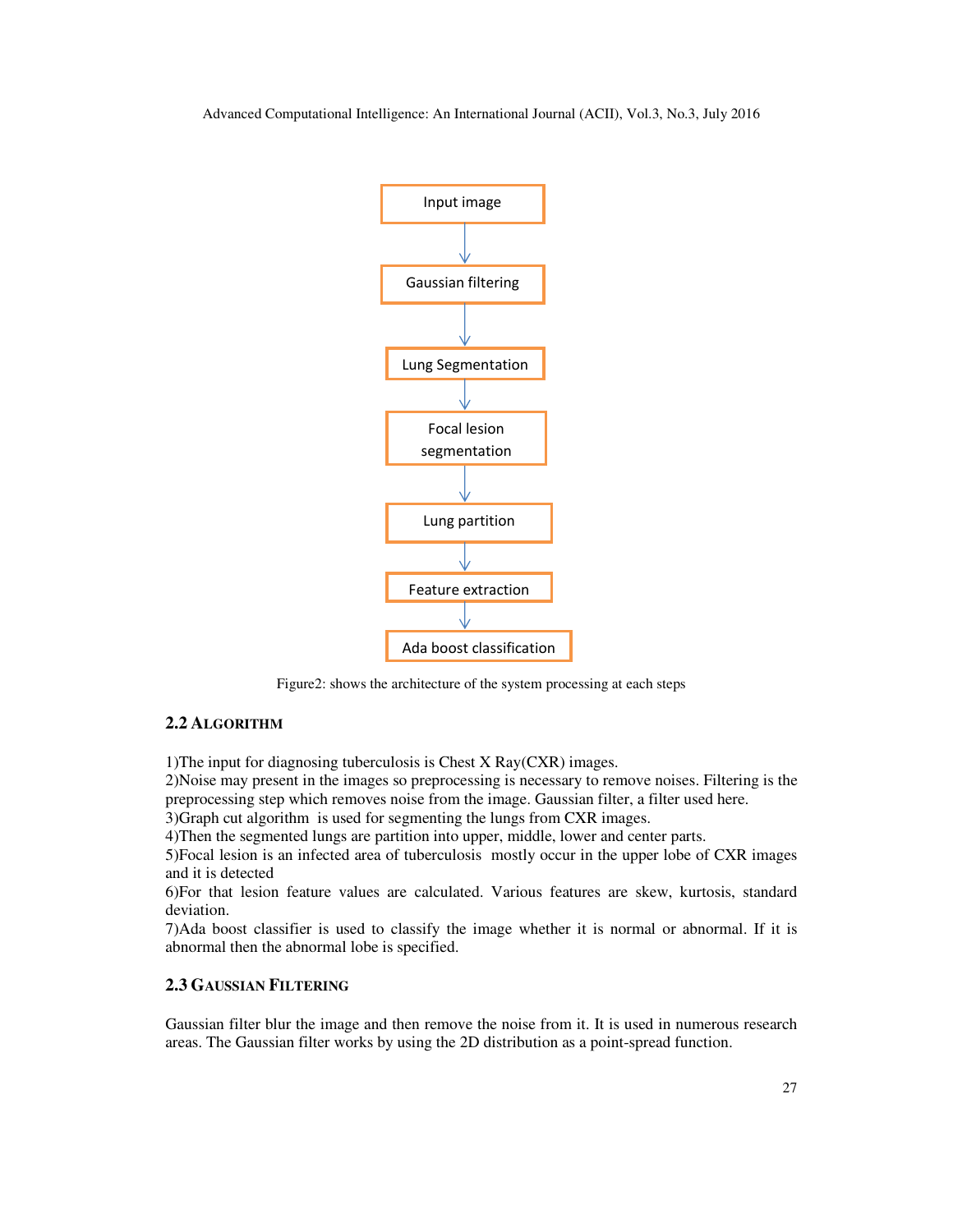$$
G(x) = \frac{1}{\sqrt{2\pi\sigma}} e^{-\frac{x^2}{2\sigma^2}} \tag{2.3}
$$



Figure 3: Gaussian Filter

## **2.4 GRAPH CUT SEGMENTATION**

Segmentation is a process of separating individual objects from the whole image. There are various segmentation algorithms. The most relevant method for CXR image is graph cut based segmentation. In graph cut segmentation a graph contains vertex and edges. Assign a constant value for an image and also calculate the modulus value of an image. With these values construct a height and weight. By connecting four points in the graphs height and weight edges are calculated. Vertices are calculated from the modulus and edge value. Select one or more foreground and background pixel. For each pixel the pixel values are calculated. Then pixel values are again converted into pixel location once the segmentation is completed.



Figure 4: Graph cut output

#### **2.5 LUNG PARTITION**

The lungs are partitioned into four lobes as upper, middle, lower and central lobes. Tuberculosis mainly affects in the upper and lower lobes.The Lungs are partitioned by distance measures of rows and columns.So this partition helps in calculating the presence of disease exact manner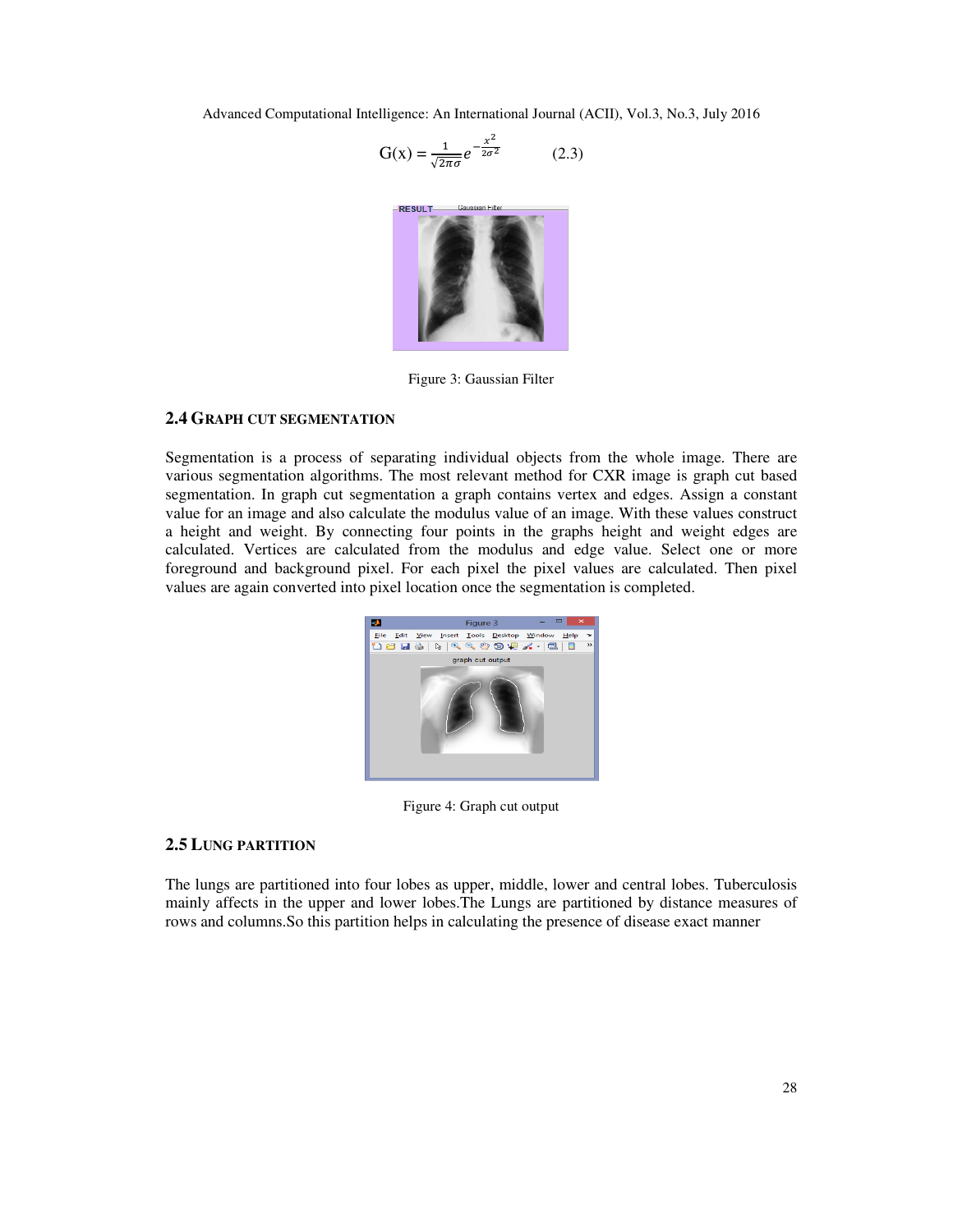Advanced Computational Intelligence: An International Journal (ACII), Vol.3, No.3, July 2016



Figure 5: Upper and middle lobes



Figure 6: Lower lobes

# **2.6 FOCAL LESION**

Focal lesion is an infected area. In CXR images focal lesion is the tuberculosis infected region. Tissues are more abnormal in this region. This region needs to be detected in order to detect the presence of tuberculosis in an accurate manner. This is detected by fixing a threshold value.



Figure 7: Infected region

#### **2.7 FEATURE EXTRACTION**

Feature extraction is necessary in image processing. The goal of feature selection is to classify the image as normal or abnormal. By eliminating the redundant features the classifier performance can be improved. The benefits of feature selection are to understanding the data, effectiveness and prediction. The classifier function is to determine whether or not a patient affected by Tuberculosis disease. When the feature generation is success the classifier performance can be improved much and so the disease presence can be predicted accurately. The various features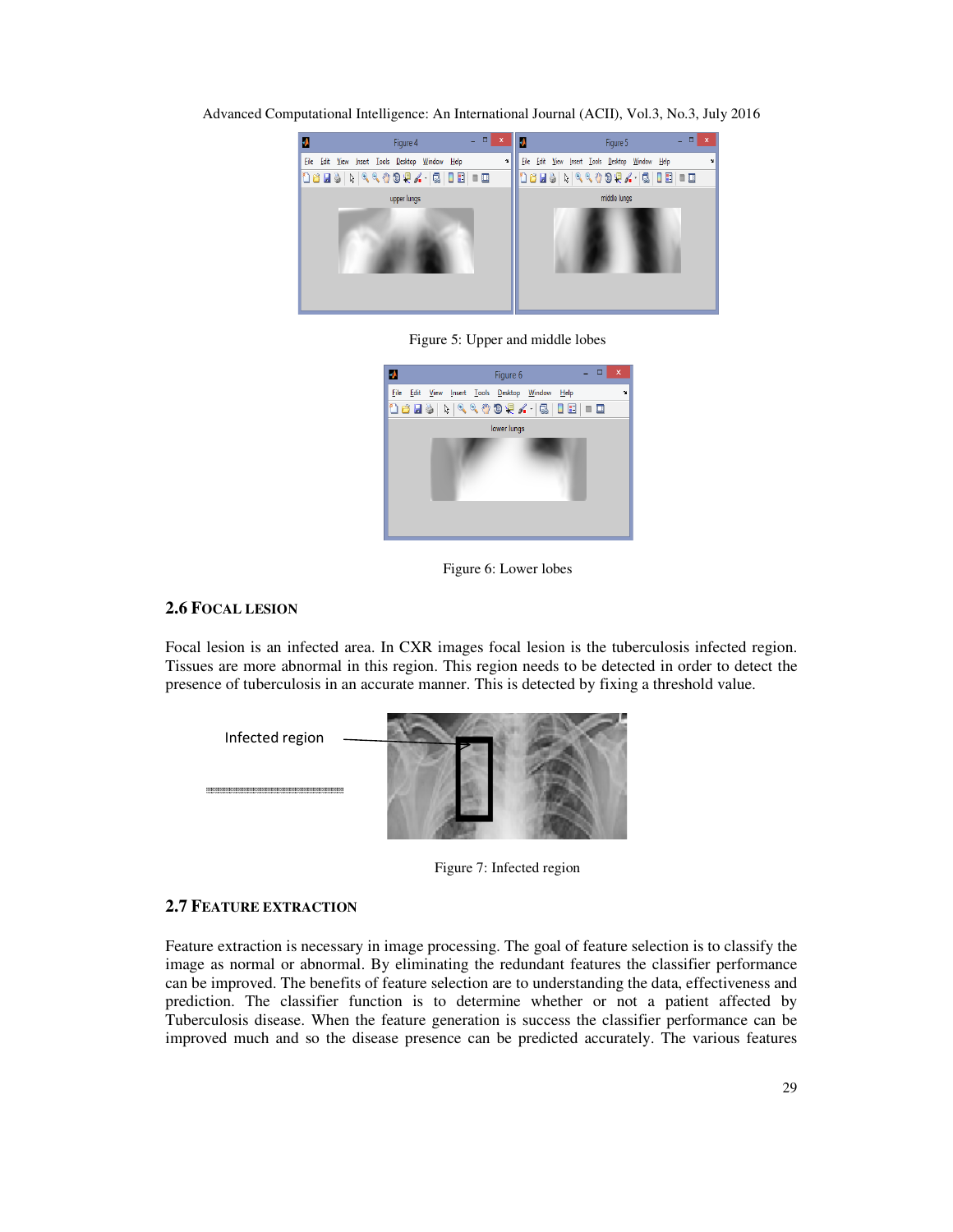calculated for identifying the presence of this disease is Skewness, kurtosis, standard deviation, area and perimeter.

$$
Skewness = \sum \left(\frac{x - \bar{x}}{\sigma}\right)^3 \tag{2.7.1}
$$

Kurtosis = <sup>∑</sup> − 3 …………………….. 2.7.2

Standard Deviation = 
$$
\sqrt{\frac{\sum (x - \overline{x})^2}{n}}
$$
 (11.11)

$$
\text{Mean} = \frac{\sum \bar{x}}{n}
$$
 (2.7.4)

 $area = bw \, area(x)$  …………. . 2.7.5 perimeter =  $sum(sum(bwperim(x)))$  ………. 2.7.6

$$
maxlen = regionprops(x, MajorAxisLength) \qquad \qquad 2.7.7
$$



Figure 2.7.1 shows feature extraction values

|  |  | $minlen = regionprops(x, MinorAxisLength)$ | . | 2.7.8 |
|--|--|--------------------------------------------|---|-------|
|--|--|--------------------------------------------|---|-------|

elongation =((maxlen.MajAxisLenminlen.MinAxisLen)minlen.MinAxisLen)\*100…...2.7.9

| 2.7.10 |
|--------|
|--------|

| $minax = minlen(x).MinorAxisLength$ | . | 2.7.11 |
|-------------------------------------|---|--------|
|-------------------------------------|---|--------|

# **2.8 CLASSIFICATION**

Ada boost is a device learning meta algorithm. In order to boost the performance of Ada boost algorithm it can be used with some other machine learning algorithm. If these boosting algorithms are employed then the weighted sum is the output of the algorithm. Ada boost is sensitive to pierce data and outliers. Boosting can be seen as minimization of a convex loss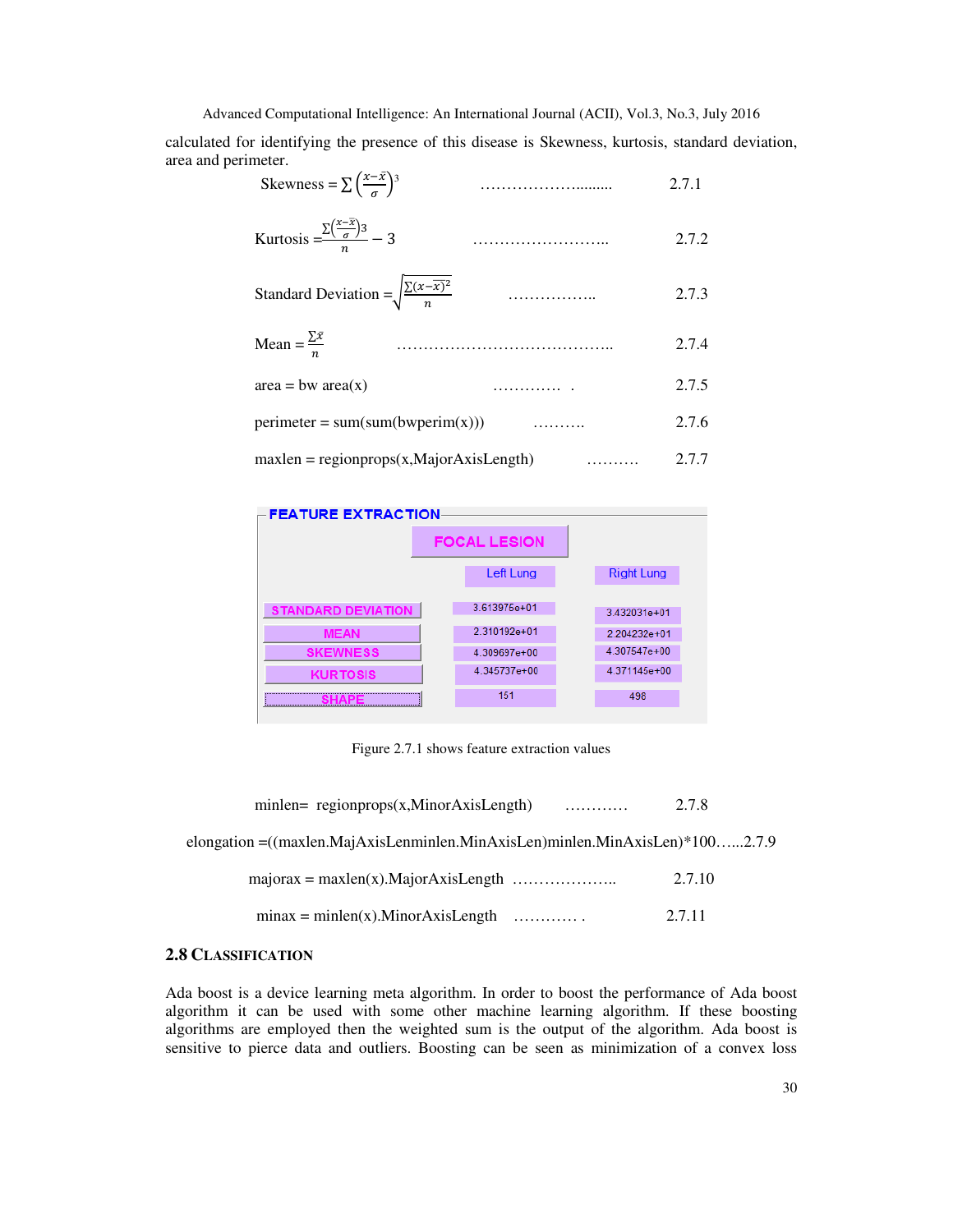function over a convox set of functions.Ada boost algorithm correctly predicts misclassified tuples as a correct one. It is simple to implement.





Figure 2.8.1 shows output of the classifier



Figure: 2.8.2 shows sample comparative analysis of a disease classification with many classifiers in which Ada boost is the best one

# **3. CONCLUSION**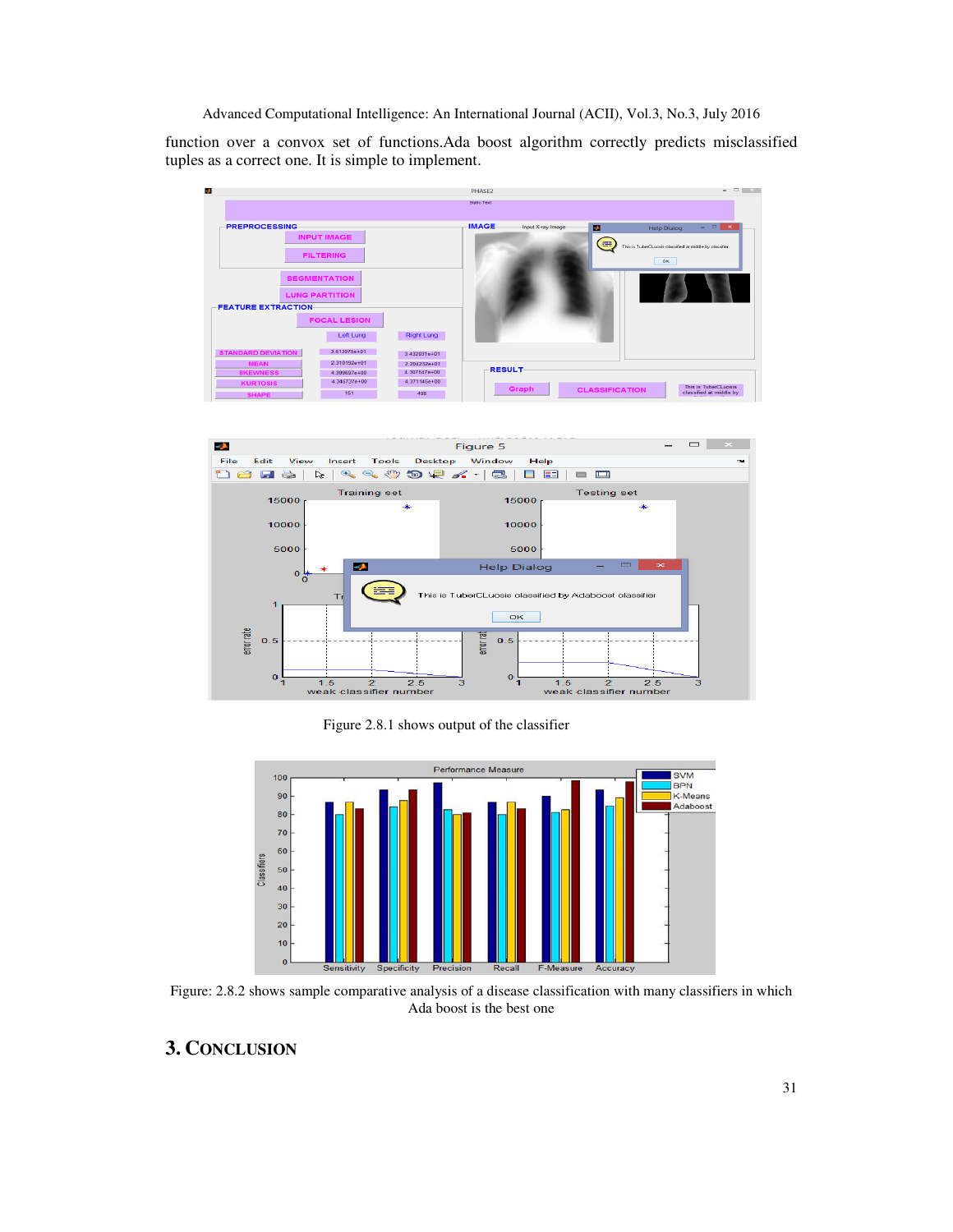Tuberculosis disease is a disease and it spreads in rapid manner by air when someone is infected by this disease. Therefore an early diagnosis is necessary in order to avoid from spreading of the disease. An automated system that diagnosis the presence of tuberculosis is necessary. By using Gaussian filter the noise is removed which makes the image more clear. The graph cut approach is applied to segment the lung portion and then by feature extraction the features are extracted. By using Ada Boost classifier the normal or abnormal portion of lung along with lung lobes are classified. Thus the presence of tuberculosis is detected using this automated system. This system is more useful in country where the presence of radiologist is rare.

#### **REFERENCES**

- [1] www.tbfacts.org/tb-statistics-india
- [2] http://www.who.int/tobacco/resources/publications/factsheet\_tub\_tob.pdf?ua=1
- [3] S.Jaeger,A.Karargyris,S.Candemir,J.Siegelman, L. Folio, S.Antani,and G. Thom "Automatic screening for tuberculosis in chest radiographs. A survey," Quant. Imag. Med. Surg., vol. 3, no. 2, pp. 89–99,2013.
- [4] S.Sakai, H.Soeda, N.Takahashi radiography: Validation test on consecutive T1 cases of resectable lung cancer," J. Digit. Imag.,vol 19, no. 4, pp. 376–382, 2000.
- [5] S.Candemir, K.Palaniappan, and Y.Akgul, "Multi-class regularization parameter learning for graph cut image segmentation," in Proc.Int. Symp. Biomed. Imag., 2013, pp. 1473–1476.
- [6] S.Candemir, S.Jaeger, K.Palaniappan, S. Antani, and G. Thoma,"Graph-cut based automatic lung boundary detection in chest radiographs,"inProc. IEEE Healthcare Technol. Conf.: Translat. Eng.Health Med., 2012, pp. 31–34.
- [7] P. Maduskar, L. Hogeweg, H. Ayles, and B. van Ginneken, "Performance evaluation of automatic chest radiograph reading for detection of tuberculosis (TB): A comparative study with clinical officers and certified readers on TB suspects in sub-Saharan Africa," in Eur. CongrRadiol., 2013.
- [8] G. Zhao and M. Pietikainen, "Dynamic texture recognition using local binary patterns with an application to facial expressions," IEEE Trans.Pattern Anal. Mach. Intell., vol. 29, no. 6, pp. 915– 928, Jun. 2007.
- [9] G. Srinivasan and G. Shobha, "Statistical texture analysis," Proc. World Acad. Sci., Eng. Technol., vol. 36, pp. 1264–1269, 2008.
- [10] J. Shiraishi, H. Abe, F. Li, R. Engelmann, H. MacMahon, and K. Doi,"Computer-aided diagnosis for the detection and classification of lung cancers on chest radiographs: ROC analysis of radiologists' performance," Acad. Radiol., vol. 13, no. 8, pp. 995–1003, 2006.
- [11] K. Doi, "Current status and future potential of computer-aided diagnosis inmedical imaging, "Br. J.Radiol., vol. 78, no. 1, pp. 3–19, 2005. Ryszard S. Chora´s "Image Feature Extraction Techniques and Their Applications for CBI and Biometrics Systems"
- [12] S. Jaeger, A. Karargyris, S. Antani, and G. Thoma, "Detecting tubercu-losis in radiographs using combined lung masks," in Proc. Annu. Int.Conf. IEEE Eng. Med. Biol. Soc., 2012, pp. 4978–4981.
- [13] S. Chatzichristofis and Y. Boutalis, "FCTH: Fuzzy color and texture histogram—A low level feature for accurate image retrieval," inProc. Int. Workshop Image Anal. Multimedia Interactive Services, 2008, pp.191-196.
- [14] K. Palaniappan, F.Bunyak,P.Kumar,I.Ersoy,S. Jaeger, K.Ganguli, Haridas, J. Fraser, R. Rao, and G. Seetharaman, "Efficient feature extraction and likelihood fusion for vehicle tracking in low frame rate airborne video," inProc. Int. Conf. Inf. Fusion, 2010, pp. 1–8.
- 15] B. Van Ginneken, M. Stegmann, and M. Loog, "Segmentation of anatomical structures in chest radiographs using supervised methods: A comparative study on a public database,"Med. Image Anal., vol.10, no. 1, pp. 19–40, 2006.
- [16] B. van Ginneken and B. terHaarRomeny, "Automatic segmentation of lungfields in chest radiographs,"Med. Phys., vol. 27, no. 10, pp. 2445–2455, 2000.
- [17] Laurens Hogeweg\*, Clara I. Sánchez, PragnyaMaduskar, Rick Philipsen, Alistair Story, Rodney Dawson, Grant Theron, KeertanDheda, Liesbeth Peters-Bax, and Bram van Ginneken "Automatic